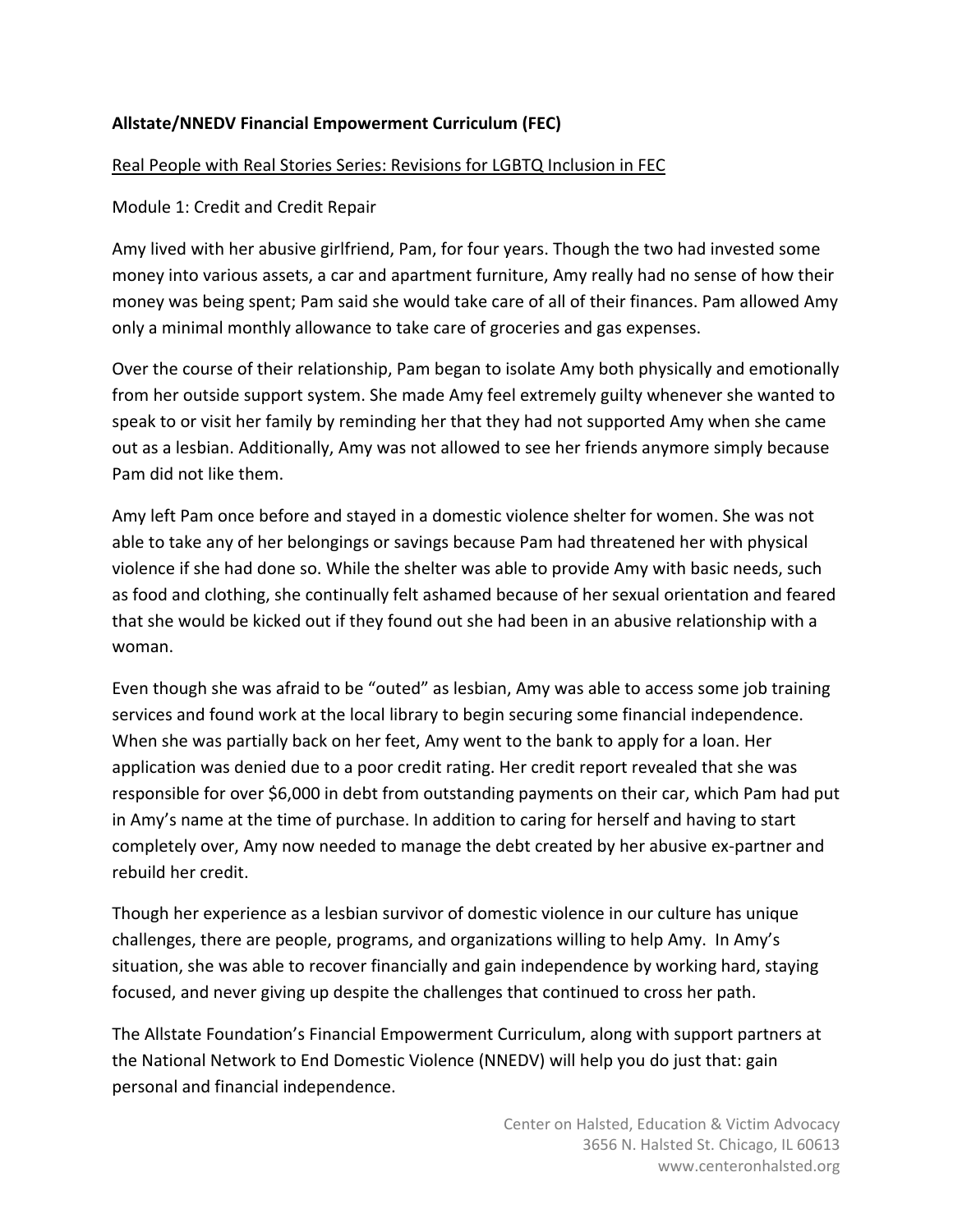## Module 2: Financial Independence through Financial Fundamentals

Alex immigrated to the U.S. after he was "outed" as a gay man and consequently ostracized by family and community in his native Iran. Shortly after moving to the U.S., he met, began dating, and moved in with Moe, a U.S. citizen who promised to sponsor Alex to attain permanent residency. He assured Alex that this process was well underway.

Alex worked undocumented for little wages and long hours. At home, Moe controlled every aspect of their lives by forcing Alex to give him 100% of his paycheck and by not allowing him to leave their house except to go to work. He was to return home every night, prepare dinner, and do all of the household cleaning. Moe constantly criticized Alex for his inadequacies both at home and in the workplace.

After three years of their relationship, Alex decided that he could no longer tolerate Moe's continuous criticism and control and left his abusive partner. Additionally, he had just discovered that Moe had lied about helping him with the naturalization process; he was no closer to becoming a U.S. citizen than when he had arrived in the country years ago.

Though he felt completely isolated, feared deportation, and had no real friends to turn to, Alex decided to take a great risk and called a domestic violence shelter. They said they were unable to provide assistance to him and expressed doubts that men can be abused by other men, even in same-sex relationships.

Alex's story is one of many domestic violence survivors. People, programs and organizations may hold biases or stereotypes of the LGBT community and may not be willing to help people like Alex.

Despite some setbacks, Alex remained optimistic and hopeful that he would find a way to gain his life back. He was able to borrow some money from a co-worker to hire an immigration lawyer to begin taking the steps toward becoming a legal resident. Because he and Moe were not married under federal law, VAWA's protection of immigrants with abusive spouses did not apply. He kept his job and opened up a bank account in his own name, gaining financial independence from his ex-partner. Though there were and continue to be many obstacles in his way, Alex continued to work hard, stayed focused, and never gave up.

The Allstate Foundation's Financial Empowerment Curriculum, along with support partners like the National Network to End Domestic Violence (NNEDV) will help you do just that: gain personal and financial independence.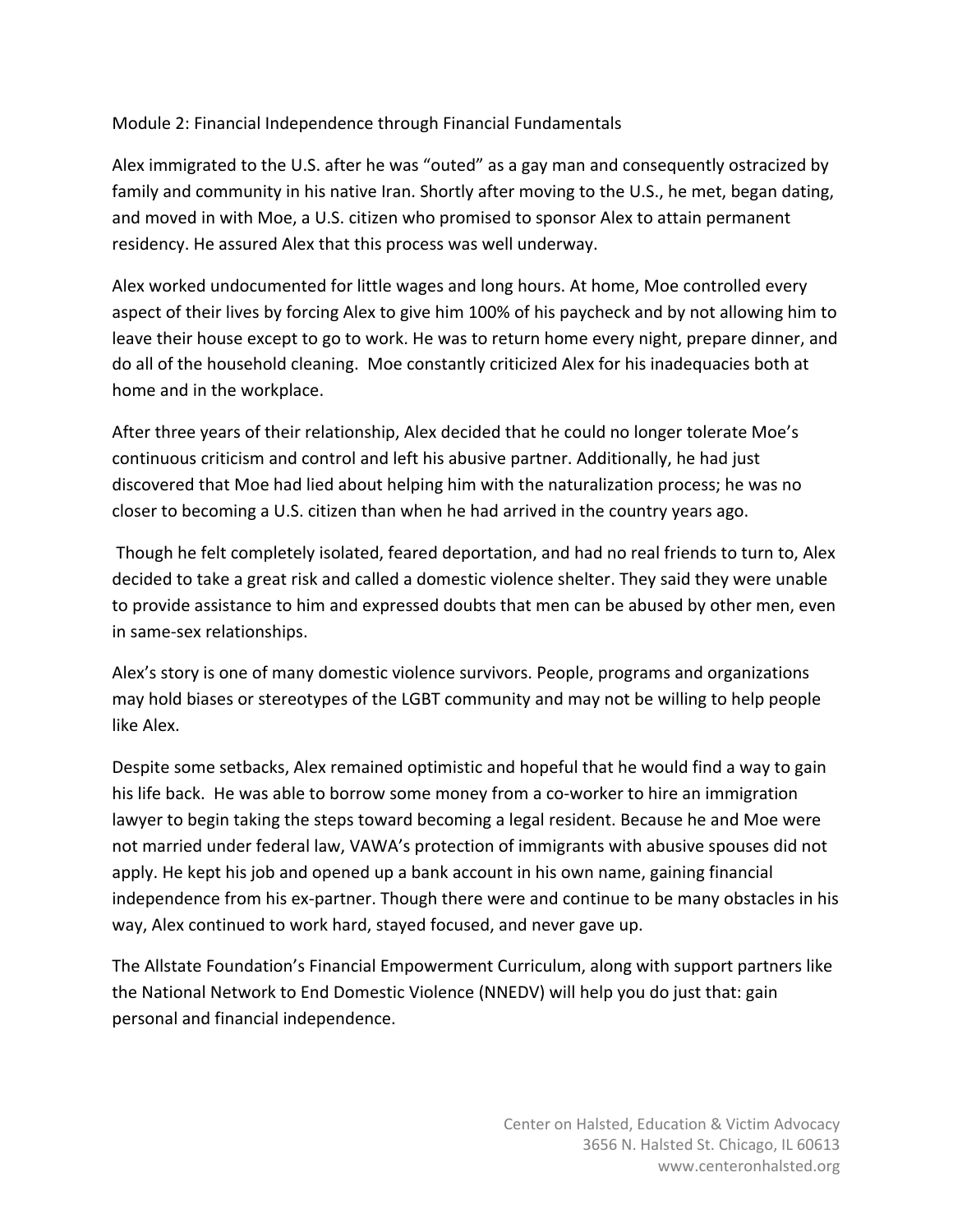#### Module 3: Mastering Credit Basics

David, a domestic violence survivor, is a transgender man in the process of undergoing hormone therapy and, eventually, gender reassignment surgery. Before getting divorced, he was married to Michael, and they have two children, now ages 4 and 7. Though their divorce has been finalized, Michael has initiated a custody battle, saying that David is unfit to care for their two young children based on his "new" gender identity and relationship with Kim, his current partner. Michael promised, "I will keep the court battle going until you are bankrupt."

David was recently fired from his job when his boss discovered he was transgender. He has considered filing a discrimination suit against the company, but as he is currently engaged in a custody battle with Michael, he cannot afford to do so. Since he is currently unemployed, David cannot afford his rent, outstanding credit card debt, and legal expenses. He is also fearful that Michael will use his unemployment status against him in court as further evidence that he is not capable of caring for their children.

Though he still has some savings, David is uncertain how to manage the little money that he has and the debt that has accumulated from legal bills. Michael has been drawing out the custody dispute for months now, knowing fully that David will soon not be able to afford to continue paying his lawyers. He is considering filing for bankruptcy.

David sought help by contacting the National Network Domestic Violence Hotline. He was put into contact with a local domestic violence program and worked with an advocate who was specially trained to work with LGBT individuals in abusive relationships. David and his advocate worked closely together to review his credit report and legal bills, and created strategies to reduce his debt. He is now able to save money. After much worry and contemplation, David did not file for bankruptcy and was able to attain financial well-being by using the resources available and taking action.

If your situation is similar to David's in any way, read this module to learn how to review and improve your credit, manage your debt, and avoid bankruptcy. It may take time, but you can achieve your goals.

The Allstate Foundation's Financial Empowerment Curriculum, along with support partners like the National Network to End Domestic Violence (NNEDV) will help you do just that: gain personal and financial independence.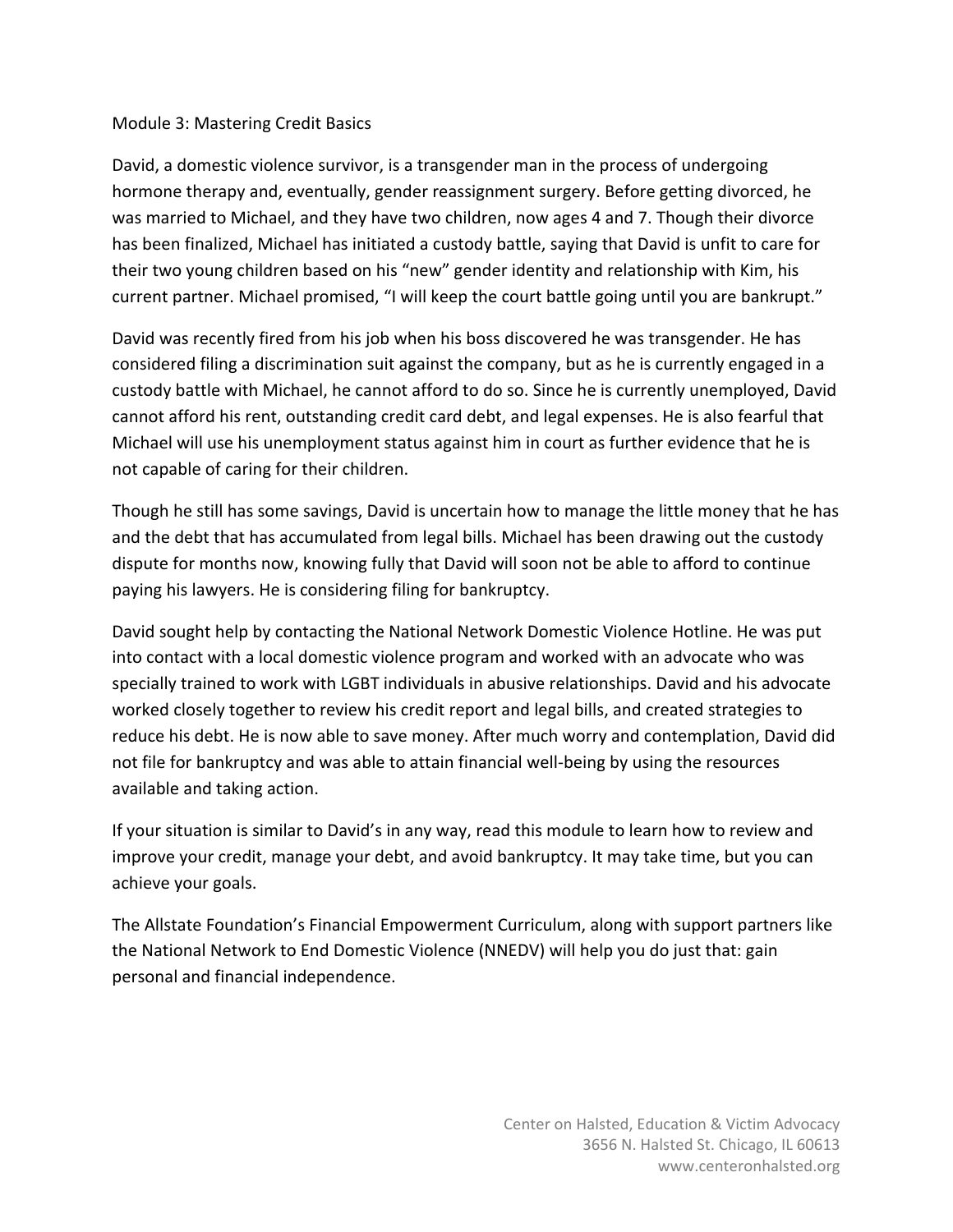### Module 4: Building Financial Foundations

Josue loves his job. He works 20 hours a week for an organization that advocates for, and provides support to, families in low-income communities. At age 15, Josue was kicked out of the house by his parents after telling them that he was gay. While homeless, he became involved in survival sex. In 2004, he was arrested and convicted of felony prostitution.

He recently became legal guardian of his 7-year-old brother after his parents died in a car accident. When Josue took on this new role of guardian, his boyfriend, Phil, became both emotionally and financially abusive to him and to the child. Phil used to pay for half of the household expenses but now insists on only paying for 1/3, saying he would not be financially responsible for Josue's brother. Phil continually insulted Josue for being weak of character that he should reject his little brother just as his parents had rejected him. Phil also said repeatedly, in front of the child, that he did not want him there.

Josue wanted to end the relationship but knew that because of his felony conviction, he was ineligible for welfare, subsidized childcare, training or education funding, or HUD or Section 8 housing. He supplemented his income by selling homemade crafts at local markets, but knew it would not cover the portion of the expenses Phil used to pay for or the childcare costs for which he had just become responsible.

Josue decided to contact the National Network to End Domestic Violence to ask for help. By working with a local advocate, he was able to secure another part-time job, which supplemented his income enough so he was able to exit his abusive relationship with Phil. He also worked with the advocate on safety plans for himself and his brother, as well as innovative ways to save money.

Today, Josue continues to take care of his younger brother and lives near the organization he works for. He continues to try to be a positive role model for his brother and a good parent. Although his apartment is small and he is on a restrictive budget, Josue no longer has to deal with abuse from his boyfriend and is feeling good about his current situation.

Read this module to learn more about financial management.